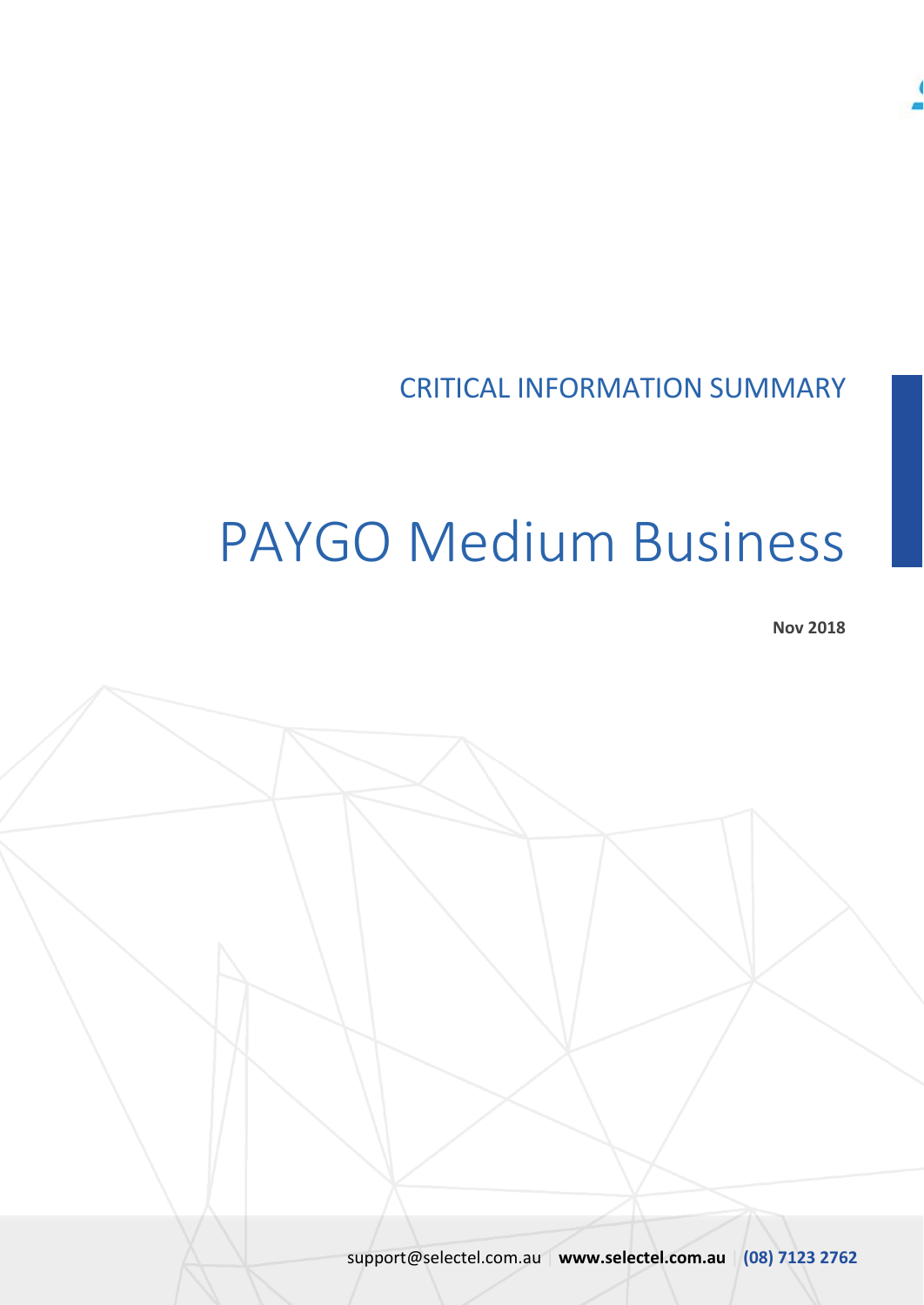## PAYGO Business Basics **Critical Information Summary**



## PAYG Medium Business

### **Critical Information Summary Over View**

#### Information about the service

#### **The Service:**

PAYG Medium Business VoIP is a voice telephony service that is supplied over your internet service. The internet service may be supplied by Selectel or by another service provider.

#### **Access**

In order to access the Service, you may need a dedicated or shared fixed line broadband Internet connection, such as ADSL 2+, NBN, SHDSL or Fibre service.

#### **Mandatory components**

You will need a broadband modem for the service to work. We recommend that the service be accessed with hardware supplied or approved by us. Please contact us for further information.

#### **Minimum Term**

The service is available with 1-month minimum term, or 24 months.

#### Information about pricing

#### **Minimum monthly charge:**

Please refer to table on first page for pricing information.

#### **Maximum monthly charge:**

The maximum monthly charge depends on usage levels.

#### **Early termination charges:**

If you cancel your service prior to the end of your contract term, you must give us 30 days' notice, and you will incur an Early Termination Fee (ETF).

| <b>Contract Tenure</b> |             |              |              |  |  |
|------------------------|-------------|--------------|--------------|--|--|
| 1-6 Months             | 7-12 Months | 13-18 Months | 19-24 Months |  |  |
| \$600.00               | \$450       | \$250        | \$100        |  |  |

#### **Voice call rates**

#### Limitless National, Local, Mobile, 13/1300, 1800

International Calls: As per International Price Schedule. Visit [www.selectel.com.au/international](http://www.selectel.com.au/international) for updated rates.important conditions

If you have current numbers with another provider for your phone service and you would like to keep them, then they will need to be ported. Additional fees apply. Selectel plans do not support 19/1900 numbers calls, fax, dial up modem or other analogue data calls (e.g. EFTPOS, HICAPS), back to base alarms and other monitoring systems using phone lines, and similar features.

If you don't want your name, address or phone number printed in the White Pages® or any other directory product, you can opt for no directory listing.

We will bill you in advance for the minimum monthly charge and features, and in arrears for calls.

Your first bill will include charges for part of the month from when you took up your plan until the end of that billing cycle, as well as the minimum monthly charge in advance for the next billing cycle. Fair Use Policy applies.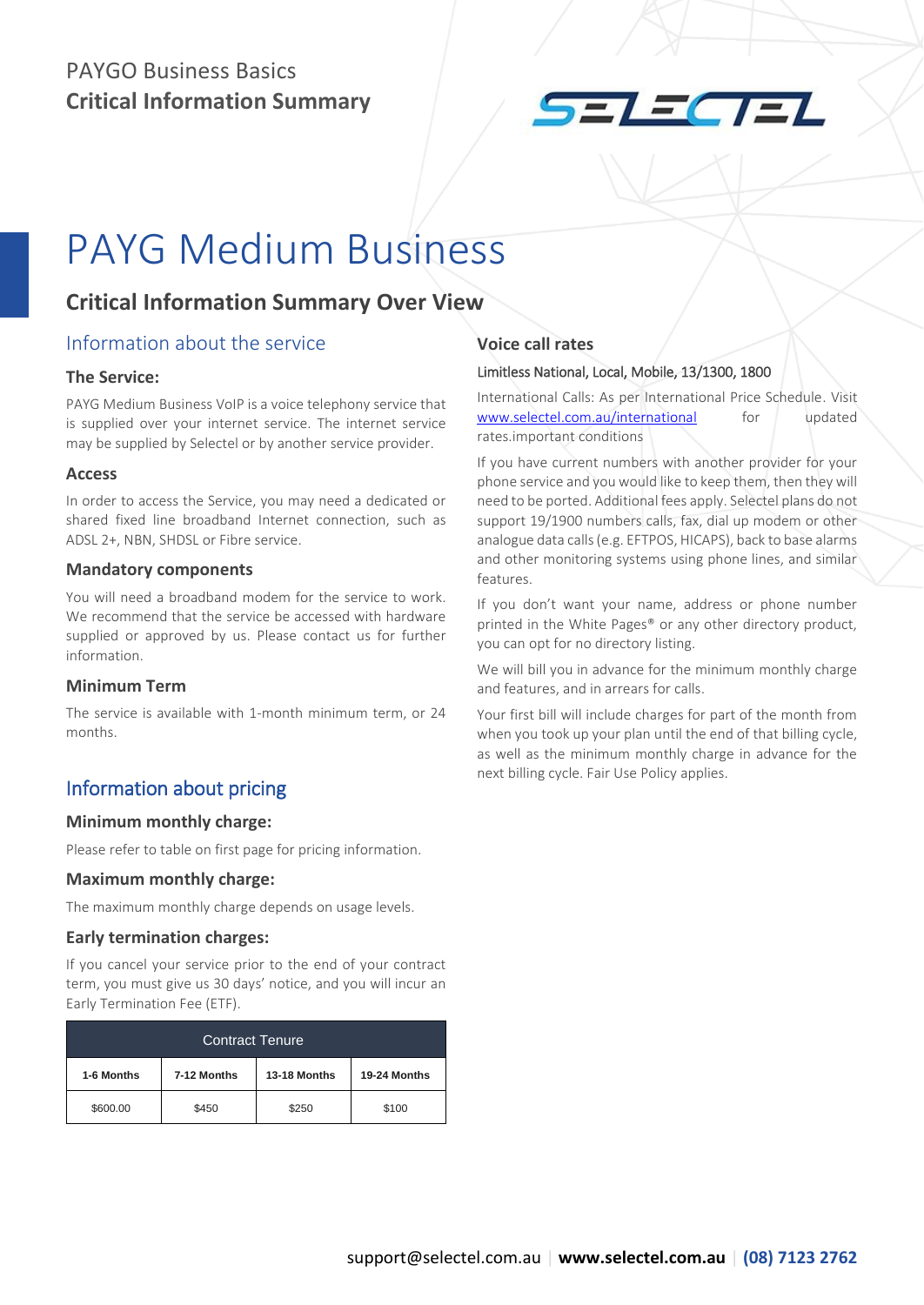

## PAYG Medium Business Plans

|                                               | Price             |      | <b>Call Rates</b> |                                    |           | <b>Setup Charge</b><br>(Contract months) |                                                                                                        |              | <b>Inclusions</b>                                                     | <b>Exclusions</b>                        |                                             |
|-----------------------------------------------|-------------------|------|-------------------|------------------------------------|-----------|------------------------------------------|--------------------------------------------------------------------------------------------------------|--------------|-----------------------------------------------------------------------|------------------------------------------|---------------------------------------------|
| Plan                                          | (Monthly)         |      |                   |                                    |           |                                          | Local National Mobile 13/300 1800 International<br>Per Call Per Call Per Min Per Call Per Call Per Min | $\mathbf{1}$ | 24                                                                    | · SIP Channel Setup Fee**<br>• Cloud PBX | • Extra DIDs<br>• Porting to Selectel - See |
| <b>PAYGO Medium Business</b><br>Per Extension | \$23.95<br>$\sim$ | FREE | FREE              | \$0.14<br>$\overline{\phantom{a}}$ | FREE FREE |                                          | See Rate<br>Card                                                                                       | \$89**       | FREE*<br>Minimum<br>Cost<br>\$574.80<br><mark>Per</mark><br>Extension | $\bullet$ 1 Free DID                     | Schedule Fees                               |
|                                               |                   |      |                   |                                    |           |                                          |                                                                                                        |              |                                                                       |                                          |                                             |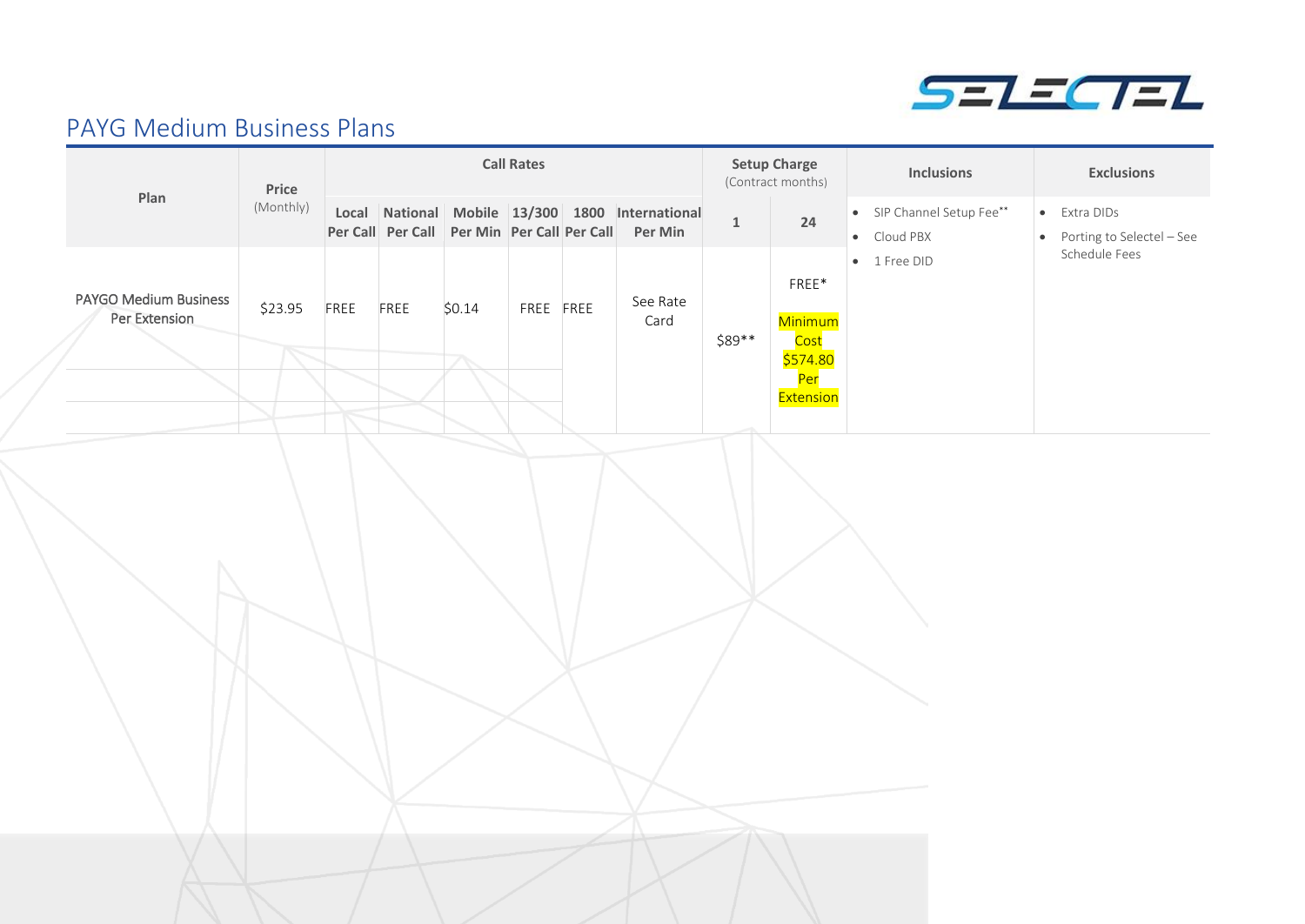

## Porting Schedule on Selected Plans

| Proposition                                       | <b>Unit Type</b> | Cost      |
|---------------------------------------------------|------------------|-----------|
| <b>Cat A Port</b>                                 | Per Request      | \$23.40   |
| Cat C Port (1-5 numbers)                          | Per Request      | \$117.00  |
| Cat C Port (6-100 numbers)                        | Per Request      | \$234.00  |
| Cat C Port (101+ numbers)                         | Per Request      | \$351.00  |
|                                                   |                  |           |
| <b>Cat A Port Rejection</b>                       | Per Request      | \$00.00   |
| <b>Cat C Port Rejection (1-5 numbers)</b>         | Per Request      | \$70.20   |
| Cat C Port Rejection (6-100 numbers)              | Per Request      | \$117.00  |
| Cat C Port Rejection (101+ numbers)               | Per Request      | \$234.00  |
| Cat C Port Full Submission Rejection (per number) | Per Request      | \$37.40   |
|                                                   |                  |           |
| <b>Cat A Port Return</b>                          | Per Request      | \$351     |
| Cat C Port Return (1-5 numbers)                   | Per Request      | \$702.00  |
| Cat C Port Return (6-20 numbers)                  | Per Request      | \$1755.00 |
| Cat C Port Return (21-100 numbers)                | Per Request      | \$4095.00 |
| Cat C Port Return (101+ numbers)                  | Per Request      | \$5850.00 |
| Cat C Port 3rd Party Return (per number)          | Per Request      | \$37.44   |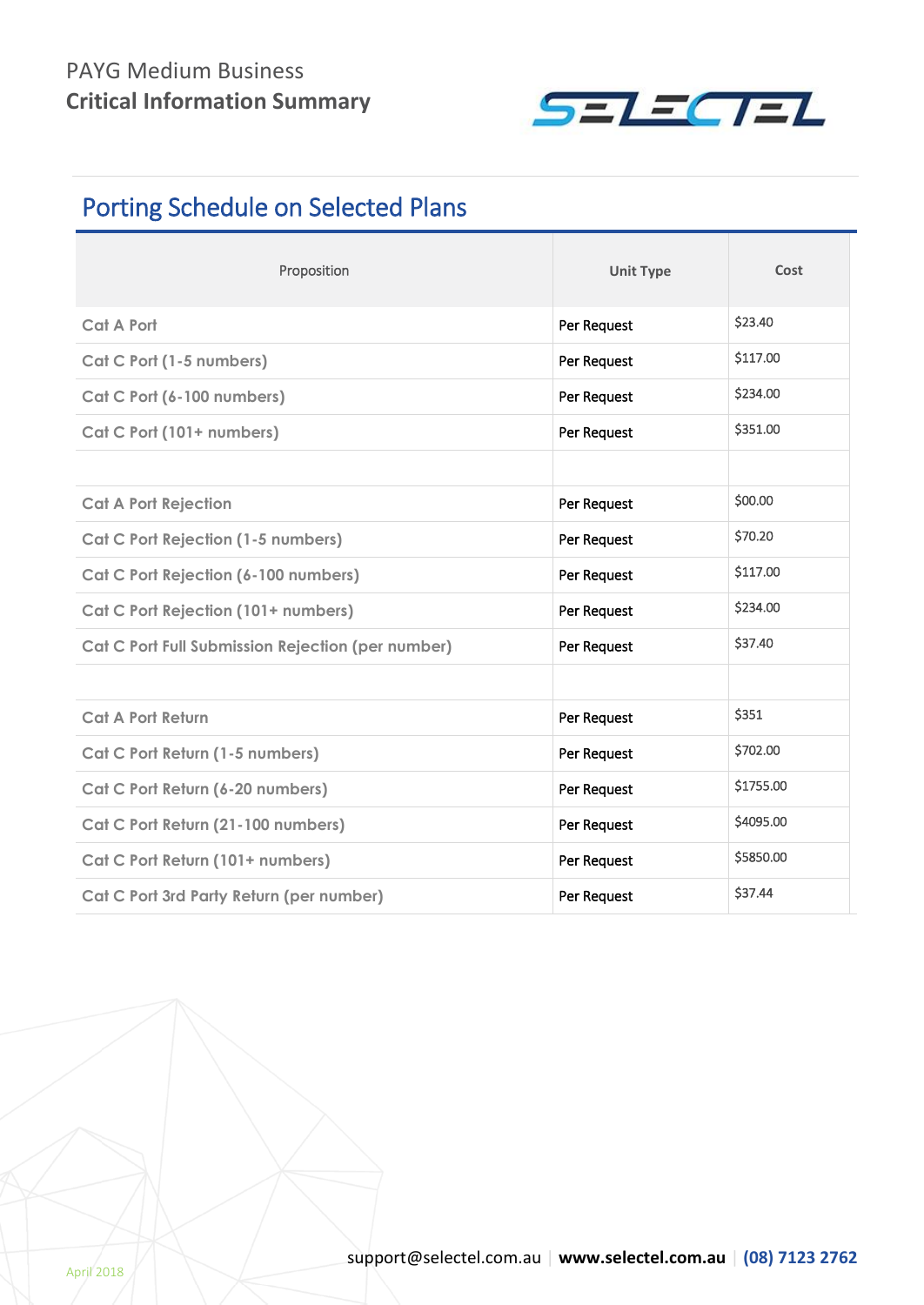

## Technical Support Fees & Charges.

| Proposition                                                                                                                                                   | Cost                                                                                                                                                            | Cost                                                                                                                                                         |
|---------------------------------------------------------------------------------------------------------------------------------------------------------------|-----------------------------------------------------------------------------------------------------------------------------------------------------------------|--------------------------------------------------------------------------------------------------------------------------------------------------------------|
| Changes made by the customer via the<br>Website Portal are free of Charge.<br>All other changes processed by the<br>Technical team will be quoted in Advance. | Between the hours of 9am and 6pm<br>Monday to Friday excluding Public<br>Holidays<br>\$89 Per Hour, Billed in 15 minute<br>Increments (\$22.25 minimum Charge)  | Between the hours of 9am and 6pm<br>Monday to Friday excluding Public<br>Holidays<br>\$220 Per Hour, Billed in 15 minute<br>Increments (\$55 minimum Charge) |
| Setup/Configuration of Clients own Cloud<br><b>PBX</b><br>All other changes processed by the<br>Technical team will be quoted in Advance.                     | Between the hours of 9am and 6pm<br>Monday to Friday excluding Public<br>Holidays<br>\$130 Per Hour, Billed in 15 minute<br>Increments (\$32.50 minimum Charge) | Between the hours of 9am and 6pm<br>Monday to Friday excluding Public<br>Holidays<br>\$220 Per Hour, Billed in 15 minute<br>Increments (\$55 minimum Charge) |

#### **Definition:**

**Severity Level 1 -** Out-of-service condition; service in unavailable or seriously impaired

**Severity Level 2 –** Partial out-of-service condition; Service is impaired causing difficulty with performing normal operations

**Severity Level 3 –** Degraded service; service is impaired causing minor difficulty

## SLA (Service Level Agreement)

| Target                  | Minimum           | Maximum           |
|-------------------------|-------------------|-------------------|
| <b>Severity Level 1</b> | 3 Business Hours  | 12 Business Hours |
| <b>Severity Level 2</b> | 4 Business Hours  | 48 Business Hours |
| <b>Severity Level 3</b> | 12 Business Hours | 72 Business Hours |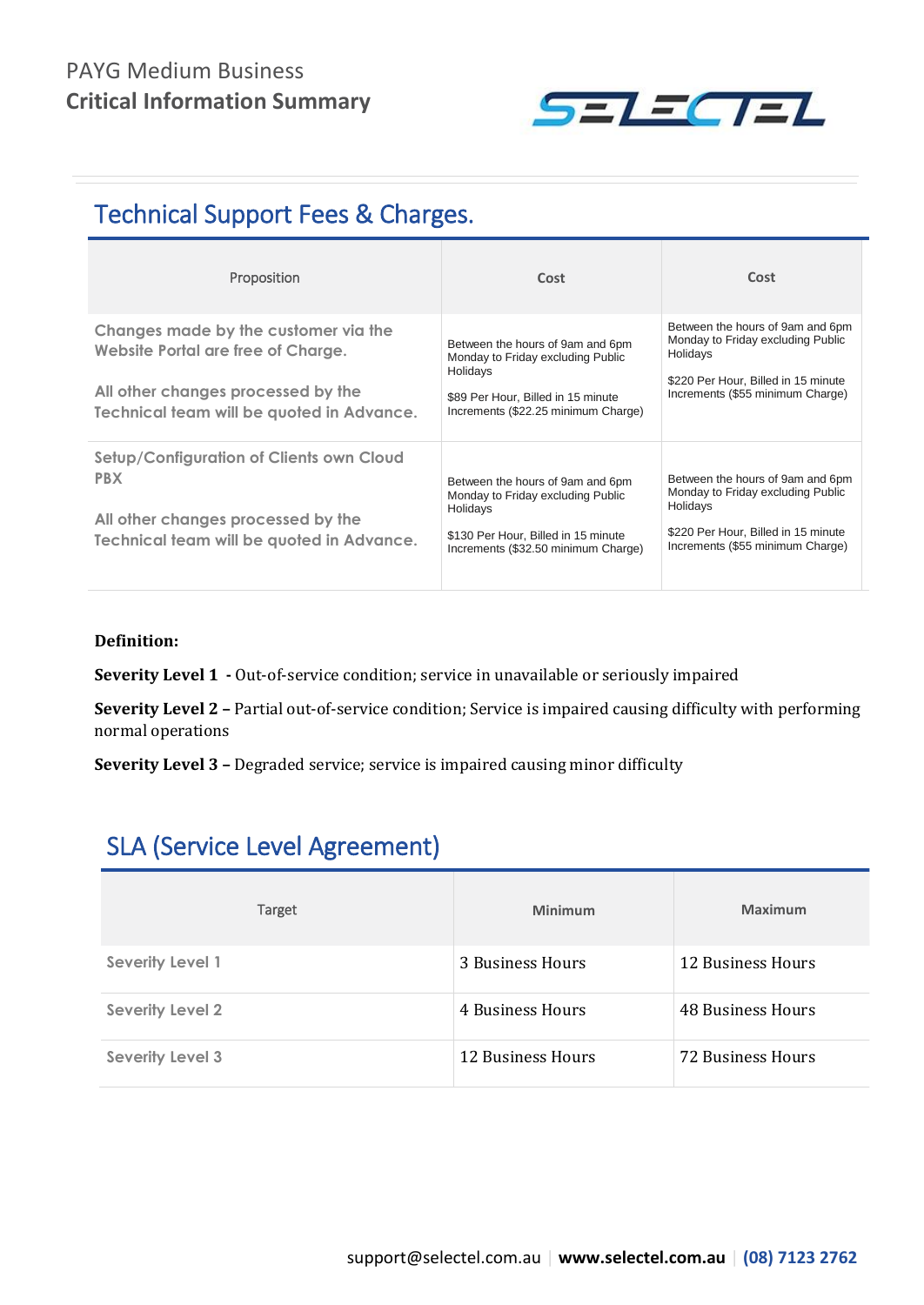

## Miscellaneous Fees and Charges

| Proposition                                                                                  | <b>Unit Type</b>           | Cost    |
|----------------------------------------------------------------------------------------------|----------------------------|---------|
| 1 DID                                                                                        | Per DID, Per Month         | \$2.00  |
| <b>10 DID</b>                                                                                | <b>Block of, Per Month</b> | \$20.00 |
| <b>100 DID</b>                                                                               | <b>Block of, Per Month</b> | \$69.00 |
| <b>Bill Printing &amp; Postage up to 18 Pages</b>                                            | <b>Per Transaction</b>     | \$5.10  |
| Up to $20 - 50$ Pages                                                                        | <b>Per Transaction</b>     | \$9.99  |
| $52 - 90$ Pages                                                                              | <b>Per Transaction</b>     | \$15.00 |
| <b>Reconnection Fee - Due to failure of payment</b>                                          | Per reconnection           | \$59.95 |
| Transfer one or more services from an Selectel<br>account entity to another Selectel account | <b>Per Transaction</b>     | \$25.00 |
| <b>Late Payment Fee</b>                                                                      | Per Invoice                | \$15.00 |
| Direct debit dishonour administration fee                                                    | <b>Per Transaction</b>     | \$15.00 |
| Overdue account administration fee                                                           | <b>Per Transaction</b>     | \$15.00 |
| Visa / Mastercard                                                                            | <b>Per Transaction</b>     | $1\%$   |
| <b>Amex/Diners Card</b>                                                                      | <b>Per Transaction</b>     | 3%      |
| <b>Declined Credit Card</b>                                                                  | <b>Per Transaction</b>     | \$5.00  |
| <b>Chargeback Fees for Disputed Customer Payment</b>                                         | <b>Per Transaction</b>     | \$15.00 |
| <b>BPay</b>                                                                                  | <b>Per Transaction</b>     | \$1.50  |
| <b>Australia Post</b>                                                                        | <b>Per Transaction</b>     | \$3.50  |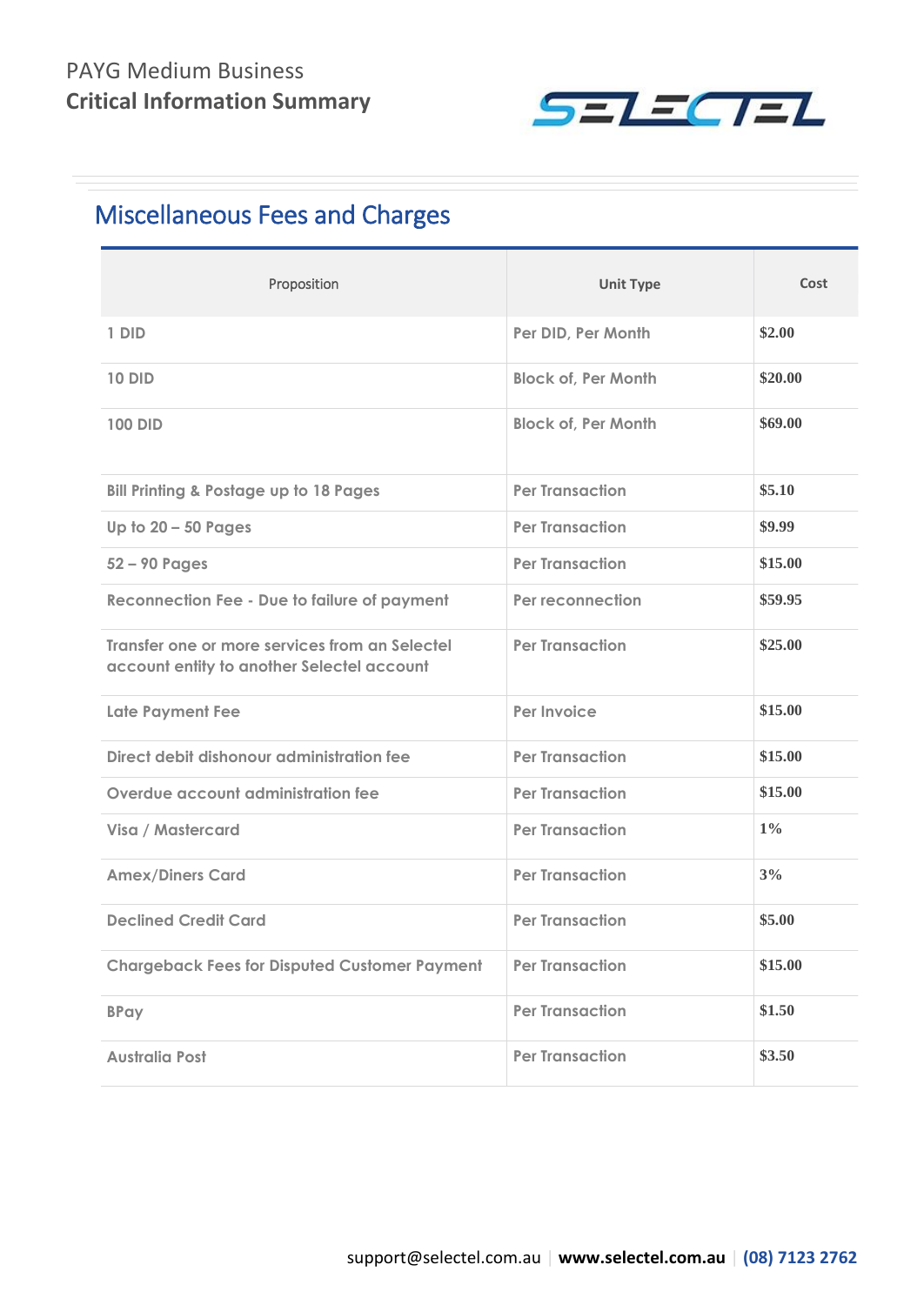

#### 1. ABOUT THE SELECTEL SERVICE DESCRIPTION

1.1 Use of the Selectel® Service (Service) is subject to this Service Description and: (a) the General Terms of our Critical Information, Fail Use Policy and Privacy Policy.

#### 2. ADDITIONAL CONDITIONS

2.1 Connection and Configuration of Equipment

(a) You acknowledge that the installation of an Selectel Supported Device to enable Selectel may cause temporary disruption in the Traditional Landline Telephone Services received by you.

(b) We recommend you use Selectel Supported Devices for Selectel.

(c) You may select any device you choose to use Selectel. However, devices that we have not recommended may not work well with Selectel. In particular, you may experience interoperability problems and some calling features of Selectel (as described on our Website) may not work.

(d) Selectel Supported Devices can be configured to allow the seamless 'overlaying' of Selectel over your existing Traditional Landline Telephone Service (provided you have retained it), ie an Selectel Supported Device can:

(A) switch specific outbound calls to Selectel automatically; and

(B) feature automatic 'failover', to hand an outbound call back to your Traditional Landline Telephone Service should Selectel be unavailable for any reason (such as your broadband service being temporarily offline), or so outbound calls to destinations not currently handled by Selectel will be automatically switched to your existing Traditional Landline Telephone Service (provided you have retained it).

(e) You may change the configuration of any device you select to use Selectel . However, if you set up your own initial configuration, or modify a device configured by us, you may create results that are unexpected and we are not responsible for any such changes you make to the configuration of your device(s).

#### 3.2 Acknowledgment

(a) You acknowledge and agree that: (A) while we take all reasonable steps to make sure you receive the voice calling service to calling destinations that we support, the voice calling service may not be free from faults or interruptions. Certain factors, such as network congestion, maintenance, technical capabilities, geographic factors, obstructions or interference may mean you will not be able to use Selectel at all times;

(B) Selectel is not designed to replace a Traditional Landline Telephone Service. This means that the key functionality and limitations as described in this Service Schedule are significantly different from those associated with a Traditional Landline Telephone Service;

(C) you have read and understood this Service Schedule in relation to Selectel , including without limitation the functionality and limitations of Selectel ; (D) you do not expect Selectel to function as a Traditional Landline Telephone Service. Selectel is a value added service that provides you with defined functionality including the ability to make certain specific outgoing telephone calls, and to receive certain incoming telephone calls dependent on the specific Selectel service type you have selected; and

(E) Selectel is only available to you in conjunction with any broadband internet service which supports a VoIP application. If for any reason your underlying broadband service is suspended, terminated or is otherwise unavailable, Selectel will also be suspended, terminated or otherwise unavailable.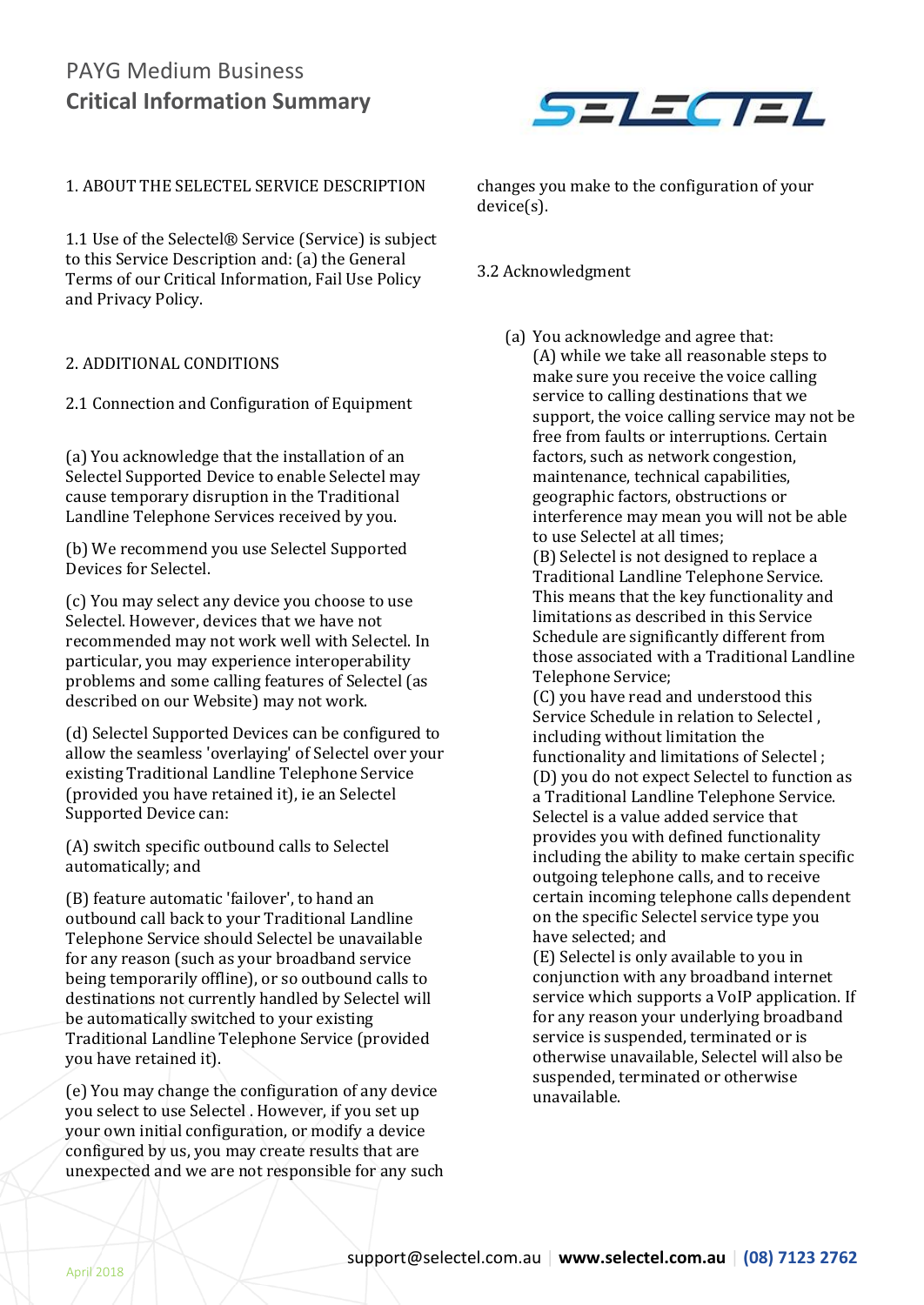

#### 4. SELECTEL FUNCTIONALITY

4.1 You may use Selectel to make calls to Selectel Customers and non-Selectel Customers, including local calls, long distance telephone calls, calls to any Australian mobile phone and calls to any international destination as described on our Website.

4.3 You may use Selectel2 to receive calls from other Selectel Customers and from the Public Switched Telephone Network.

4.4 Additional features of Selectel are detailed on our Website, described with instructions for use in the "Selectel Portal" (an easy-to-use, online configuration tool) located on our Website. For example, such features include the ability to divert calls or to bar certain types of calls such as mobile or international calls from your Selectel service.

4.5 Selectel is not compatible with traditional TTY equipment and we recommend the use of a Traditional Landline Telephone Service with such equipment.

4.6 Selectel is designed and optimised for use on the Selectel broadband network, however it will also work (subject to potential reduced call quality) through other broadband services.

4.7 You may present or withhold your CLI on a per call basis (the default state of CLI presentation is 'Off' although you may change this setting via the "Selectel Toolbox" located on our Website).

4.8 Your Selectel Supported Device may be configured and installed such that calls to a special service number (ie numbers prefixed with 13, 1300, 18 or 1800) may be automatically switched to your existing Traditional Landline Telephone Service (provided you have retained it). This is because these call types are often routed to the destination based on your specific geographic location and so may be more accurately handled by the PSTN. However, such calls may also be made through your Selectel service. If this is the case these calls will be delivered to the PSTN network in the capital city that is recorded with your Selectel number.

4.9 Due to significant incidents of fraud affecting VOIP services, when Selectel is operated by the end user at a location outside Australia, calls will be

restricted to destinations within Australia only (i.e. calls to all other international destinations will not be permitted).

#### 5. SELECTEL LIMITATIONS

5.1 You acknowledge that while we make all reasonable efforts to ensure continuity of Selectel (and the underlying broadband service, if provided by us), we make no guarantee that Selectel (and/or the underlying broadband service, if provided by us) will be either uninterrupted or error-free. Certain factors, such as network congestion, maintenance, technical capabilities, geographic factors, obstructions or interference may mean you will not be able to use Selectel at all times.

5.2 You acknowledge and agree to the limitations of Selectel as described on our Website. In summary, the limitations of Selectel are that:

(a) Selectel is not designed to replace a Traditional Landline Telephone Service;

(b) Priority Assistance is not available. Priority Assistance is for people who may be reliant on a telephone service because of a serious medical condition. We recommend that you consider medical advice, and consider your access to other telephony services such as a conventional Traditional Landline Telephone Service or a mobile phone, before purchasing Selectel;

- (b) if your Selectel Supported Device is properly configured and installed (as described in clause 1.4 above), your calls to an emergency call service number may be automatically switched to your existing Traditional Landline Telephone Service (provided you have retained it).
- (c) However, such calls may also be made through your Selectel service. 24 hour access to the emergency call service number is not guaranteed by us;
- (d) (d) operator assisted services are not guaranteed; (e) directory assistance is not guaranteed. Only Selectel Customers who have 'ported' their number to Selectel via Simple Phone Number Porting will be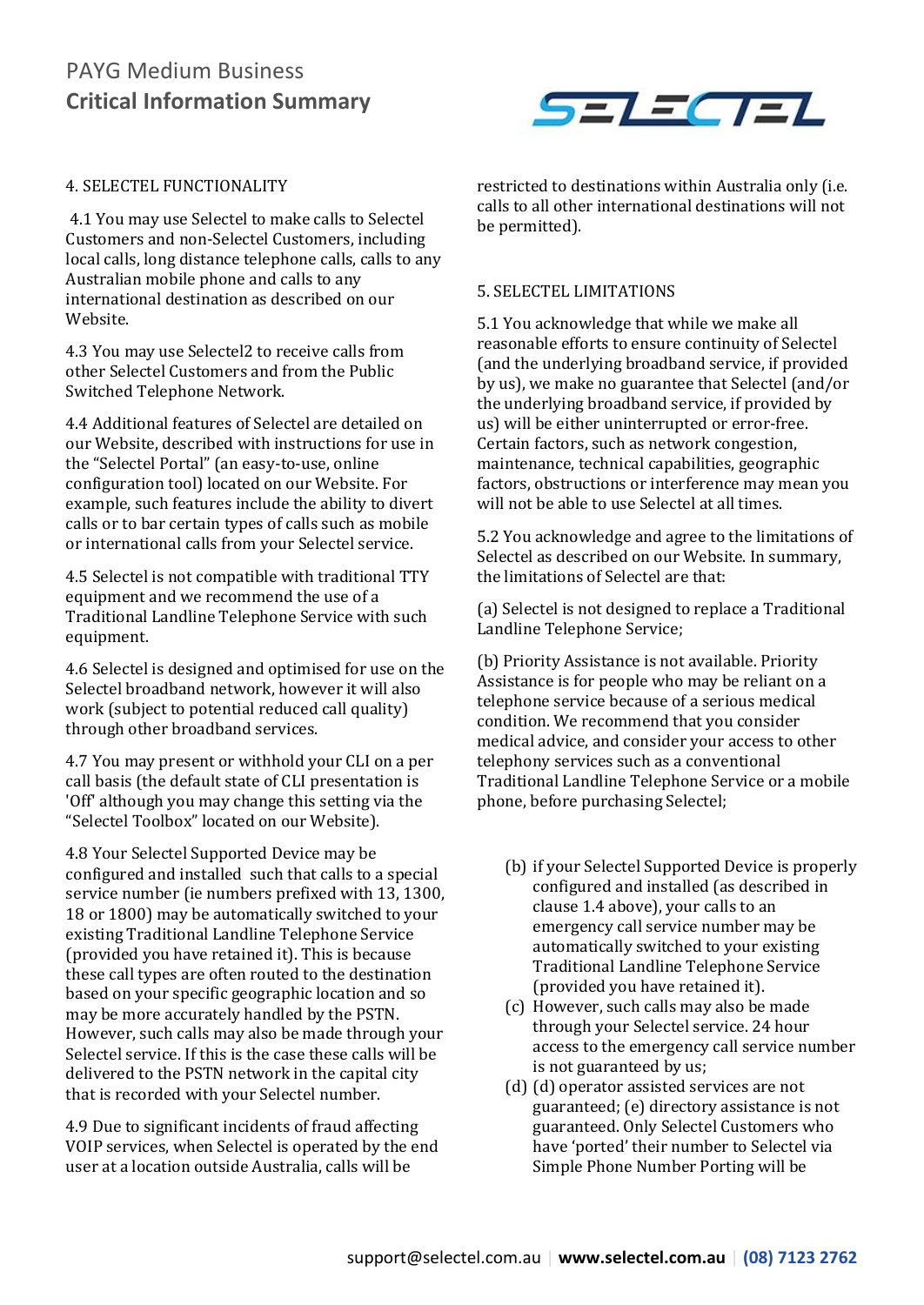

offered to have their number listed. However, for all other cases there is currently is no mechanism to find another Selectel Customer's number without that Selectel Customer informing you directly. However, we expect to implement a directory service in the future to allow Selectel Customers interested in disclosing their Selectel number to other Selectel Customers to do so online;

- (e) (f) calls to any number prefix not explicitly supported and documented on our Website for Selectel are not available;
- (f) (g) inbound direct dial calling from the PSTN is not available to Selectel1 services; and is available to Selectel2 services; and
- (g) (h) Selectel will not operate in the event of a power failure. This means that:
- (h) (A) Where your Selectel uses Telstra's copper network, even if your Selectel is properly configured and installed (as described in clause
- (i) 3.1(d) above) to automatically switch to your existing Traditional Landline Telephone Service should your Selectel not be available, you will not be able to make calls (including a call to an emergency call service number like 000) if your Traditional Landline Telephone Service is only accessible via handset which requires electricity (such as a cordless phone) to operate.

(B) Where your Selectel uses the NBN, you will not be able to use your Selectel to make and receive calls (including to emergency service numbers like 000) during a power outage even if your underlying NBN service has battery backup.

#### 6. CHARGES

6.1 Information regarding Selectel call rates, accounts and billing is set out on our Website.

6.2 There is a time delay between you making a call and us processing that call and adding it to your call record. In most cases calls should be added to your call record within an hour of you making the call.

However in some rare circumstances this may take up to 2 weeks. This means that you may not always have all the calls you made in an invoice period appear on that invoice (consequently these calls will not be deducted from any call credit for that invoice period).

6.3 We are not responsible for the charges that you incur with your current telephone carrier, however incurred and regardless of whether the call you make via your current carrier is a local, mobile or a long distance call. You acknowledge and agree that if your Selectel is configured to feature automatic 'failover', i.e. to automatically switch a call back to your Traditional Landline Telephone Service (provided you have retained it): (a) should Selectel connectivity be unavailable for any reason (such as your broadband service being temporarily offline); or

(b) to call an emergency service call number or special service number (ie numbers prefixed with 13, 1300, 18 or 1800); or (c) to any other call destinations not currently handled by Selectel , you are responsible for all charges incurred in making such calls through the PSTN. With some devices used to operate Selectel , it may be possible distinguish between when a call will be made via Selectel or via the PSTN (for example, some devices present different dial-tones when a call is being made via Selectel or via the PSTN). However, when placing a call, you acknowledge and agree it is not possible to tell (by listening) whether calls are being passed to the PSTN due to a rule in your dial plan, despite the device being properly registered.

6.4 The traffic involved in Selectel calls, like other VoIP based calling, counts toward your download quota on the broadband plan that you are on. For example as a guideline, Selectel calls use from 10-20 Megabytes per hour during typical calls (depending on the codec in use) which corresponds to around 25-50 kilobits per second per second of traffic flow on your broadband connection (in both directions).

6.5 You agree to pay any fees imposed by any third parties in connection with your use of Selectel (for example including any standard broadband service fees, or additional charges as a result of your Selectel calls counting towards the download quota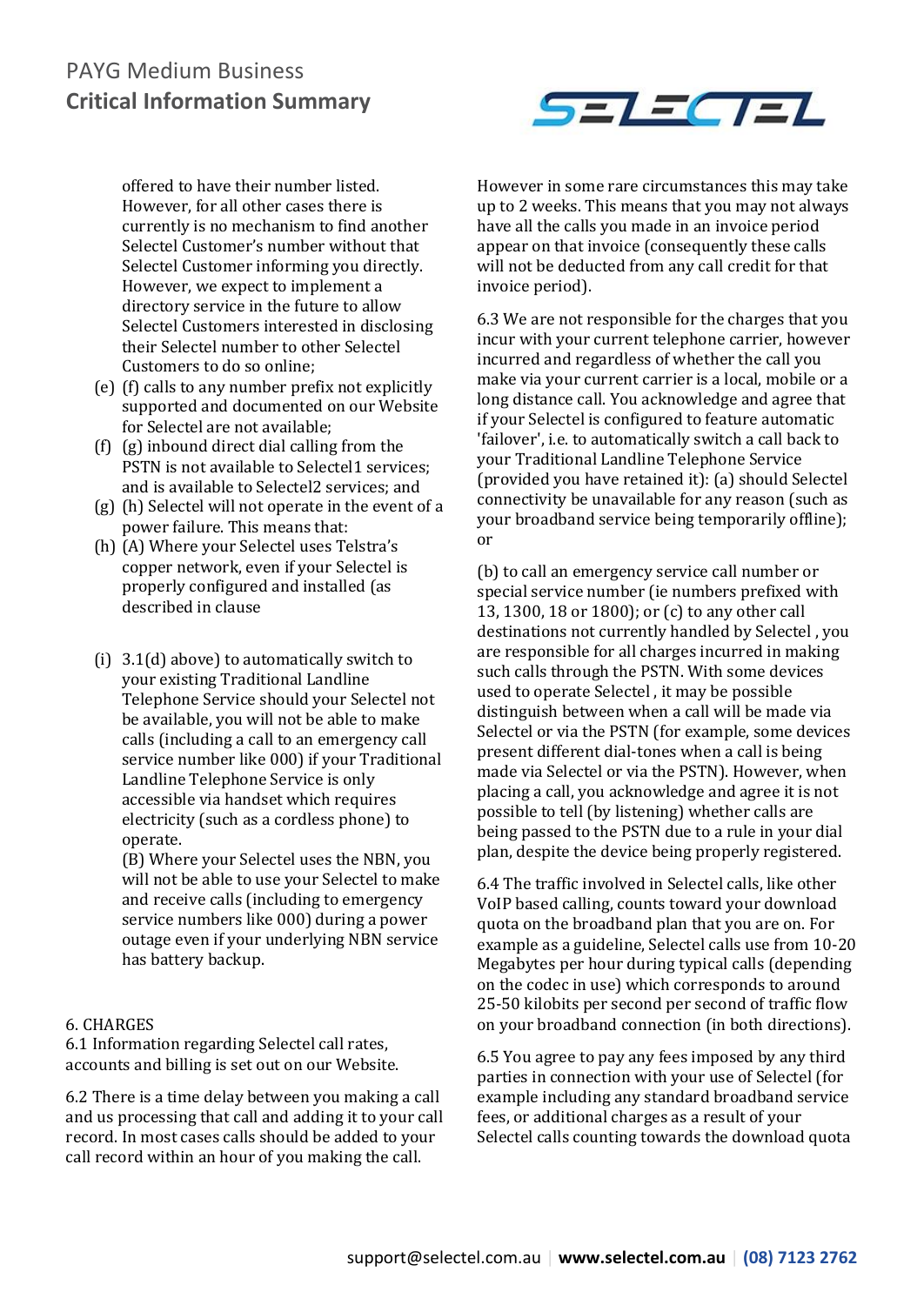of the broadband plan that you are on as described in clause 6.3 above).

6.6 All prices Including GST.

6.7 Minimum monthly charge

(A) Your minimum monthly charge depends on the plan you choose. International Rates are charged on top of your Minimum Monthly Charge. See International Rates for full Pricing via our website.

#### 7. Suspension of service

7.1 Selectel reverses the right to suspend services as per our Fair Use Policy or failure to make payment. Payment is due within 14 Days, if payment is still outstanding by 30 Days Suspension on all outgoing calls will Occur. A \$59.95 reconnection fee may apply.

#### 8. CUSTOMER SERVICE GUARANTEE WAIVER

8.1 In accepting this Service Description you acknowledge that you waive in whole your Customer Service Guarantee Rights under Part 5 of the Telecommunications (Consumer Protection and Service Standards) Act 1999 in relation to Selectel. Please read the following paragraphs carefully. They contain information affecting your rights.

8.2 The Customer Service Guarantee (CSG) can be found on the Australian Communications and Media Authority website [\(www.acma.gov.au\)](http://www.acma.gov.au/).

8.3 Part 5 of the Telecommunications (Customer Service Guarantee) Standard 2011 allows us to propose that you waive the protections and rights provided under the CSG.

8.4 We are offering significantly lower call costs for the Selectel Service, but we are only able to do so on the basis that we are not required to meet the CSG.

8.5 By agreeing to this waiver you agree to waive your protections and rights under the CSG. So that we may continue to offer lower costs, we require all



of our customers to waive their rights in relation to the CSG.

8.6 The protections you are waiving are: The provision of written information (a) Provision of written information to you, at least every two years about:

(A) the performance standards that apply to supply of specified services;

(B) the obligations of the service provider under those standards;

(C) your entitlements to damages under the Act for contravention of the performance standards; and

(D) on request, the provision of information about a performance standard. Guaranteed maximum connection periods (b) The prescribed maximum timeframes within which connection to services should occur.

Guaranteed maximum rectification periods

(c) The prescribed maximum timeframes within which rectification of service faults should occur. Making and changing appointments

(d) Requirement to make appointments with you at times that are convenient for you that are either for a particular time of the day or nominate a five hour period during which the appointment will occur; and

(e) changing appointments by giving at least 24 hours notice by obtaining your agreement to the change.

8.7 This waiver will take effect seven days from the date of you agreeing to it, unless you notify us that you no longer wish to waive your rights under the CSG. If you do so notify us, we reserve the right not to provide the service to you.

8.8 By agreeing to waive your protection and rights afforded by the CSG you will not be able to claim compensation from us for any failure by us to meet the prescribed performance standards.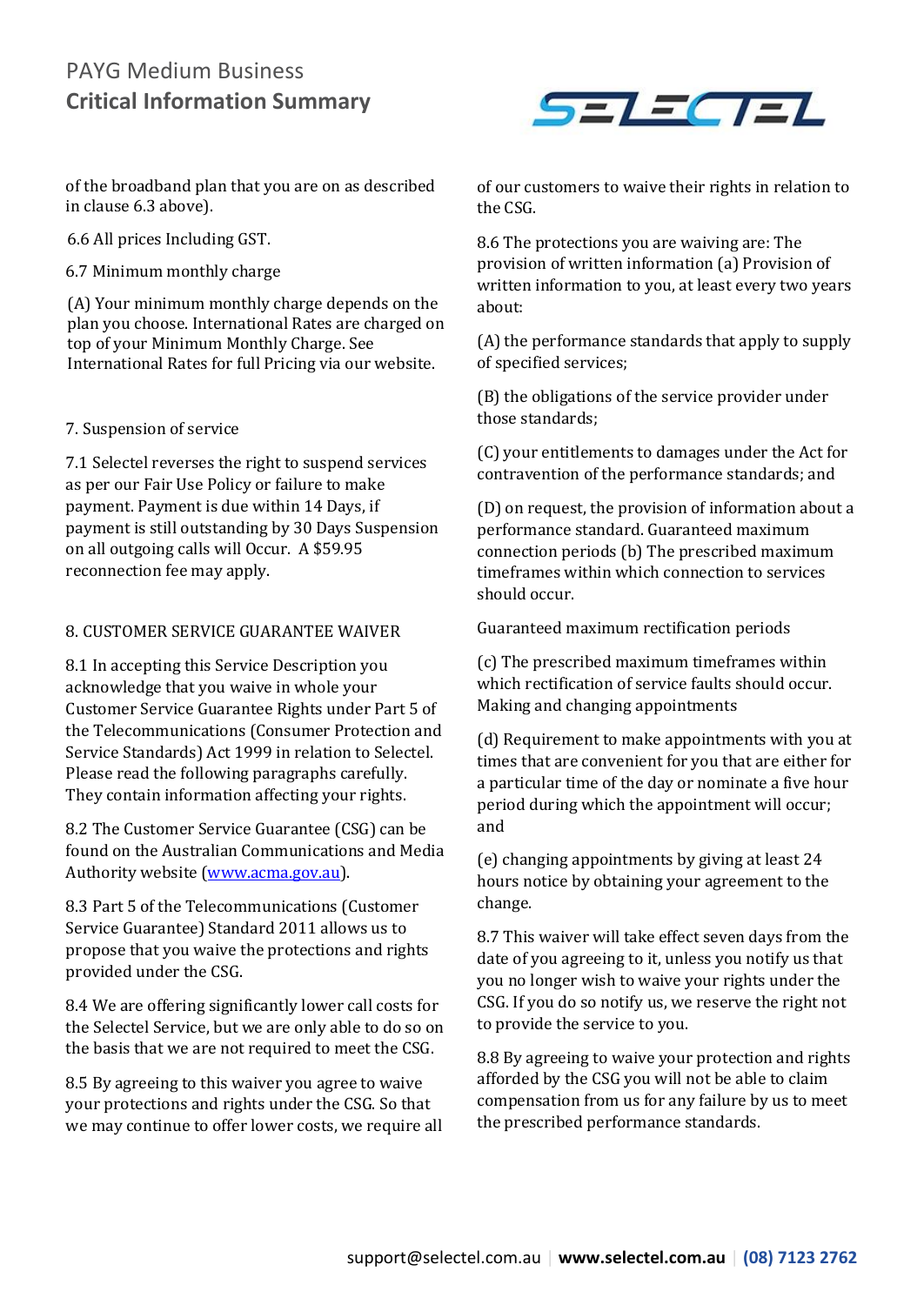

#### 9. RELOCATIONS

9.1 This clause 10 applies if you change the usual operating location of your Selectel service (for example, if you were to move house or Business).

9.2 If you move the usual operating location of your Selectel service you must notify us immediately so that we can update your information in the Integrated Public Number Database (IPND). The IPND is used for emergency and law enforcement purposes so it is very important that the information in the IPND is up to date. If your underlying broadband internet connection that is used to provide your Selectel service is also provided by us and you relocate your broadband internet service with us then separate notice about your change of address for Selectel is not required.

9.3 You may only change the usual operating location of your Selectel service within the same charging district originally allocated to your telephone number. This means that you may only move house and take your Selectel number with you to your new location if your new house is located in the same charging district. For capital cities this is generally anywhere within the metropolitan area. Traditional Landline Telephone Services will be able to make untimed local calls to numbers located in the same charging district.

9.4 If you move the location of your Selectel service outside of the original charging district originally allocated to your telephone number then calls made to your telephone number from other relevant telephone services may be charged as if you are actually located in the original charging district. For example, if the original charging district allocated to your telephone number is Adelaide and you use your Selectel service in Melbourne then all calls to your service made by relevant telephone services will be charged as if you are located in Adelaide even though you are located in Melbourne.

9.5 Our sales team can provide more information on the above. They may be contacted by telephone on 08 7123 2762

#### **Definitions**

**PSTN** means the Public Switched Telephone Network, the standard telephone system which consists of private and government owned interconnected public telephone networks designed primarily for voice traffic.

**Traditional Landline Telephone Service** means an ordinary landline telephone service provided to a fixed location as historically commonly provided by Telstra Corporation Limited. Examples of a Traditional Landline Telephone Service include Selectel or a Telstra HomeLine service.

**Telephone Line** means the PSTN telephone line for which you are responsible (in accordance with the databases maintained by Telstra Corporation Limited).

**TTY equipment** means Teletypewriter equipment, a typewriter with an electronic communication channel used as telecommunications device for the deaf.

**VoIP** means a Voice over Internet Protocol application, more specifically a software application (and associated hardware to enable use of the software application) w

**SIP** Means Session Information Protocol, the service provides routing of telephone calls from a client's private branch exchange (PBX) telephone system to the public switched telephone network (PSTN).

**Codec** means a device or program that compresses data to enable faster transmission and decompresses received data